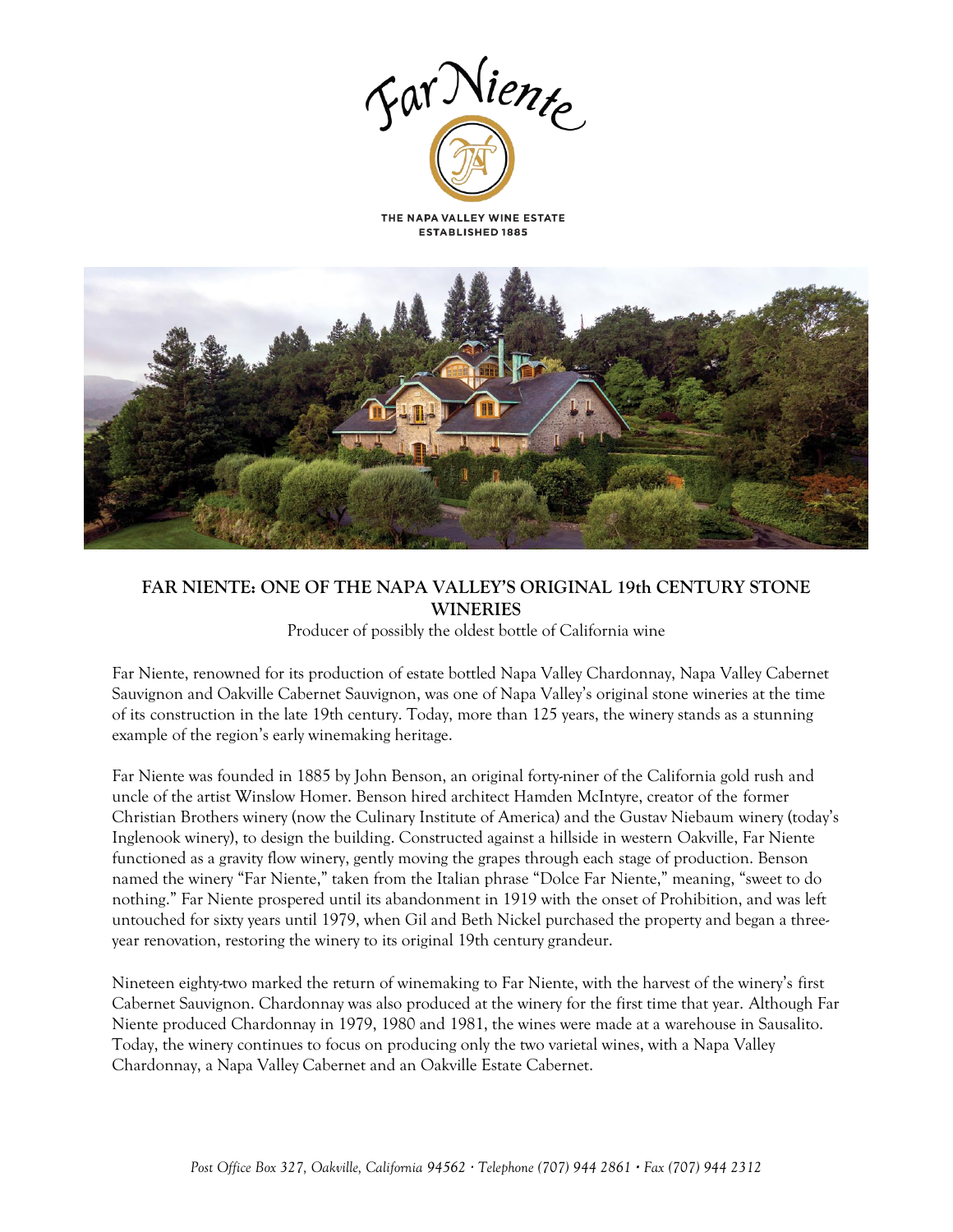

Far Niente Chardonnay and Cabernet Sauvignon are widely recognized by critics, the trade and collectors as being among the most consistently excellent wines produced in every vintage. An uncluttered vision of excellence, paired with a focus on "house style," vineyard ownership and sustainability, is largely responsible for the winery's continued success as one of the world's great wine-producing estates.

# **Founded**

1885

# **Winemaker**

Andrew Delos (Director of Winemaking) Nicole Marchesi

# **Current Releases**

2019 Far Niente Estate Bottled Chardonnay, Napa Valley 2018 Far Niente Cabernet Sauvignon, Napa Valley 2018 Far Niente Cabernet Sauvignon, Napa Valley

# **Contact Info**

1350 Acacia Drive P.O. Box 327 Oakville, CA 94562 Tel: (707) 944-2861 Fax: (707) 944-2312 www.farniente.com info@farniente.com

### **Media Contact**

Colangelo & Partners [farniente@colangelopr.com](mailto:farniente@colangelopr.com)

# **California's oldest bottle of wine**

Far Niente's past and present were reunited in 1998, when a bottle of Far Niente Sweet Muscat, vintage 1886, was discovered in a private cellar in Marin County. The bottle exhibits the original label, cork and capsule, and is believed to be the oldest intact bottle of California wine in existence today.

The label, featuring a sepia-tone line drawing of a hammock overflowing with grape clusters, is thought to have been designed by Benson's nephew, the artist Winslow Homer. Historians of the artist compare the style of the hammock on the label to the same technique employed in Homer's other works but cannot provide authentication since the label is unsigned. Far Niente's modern label design was created by artist Tom Rodrigues, with the introduction of the winery's first vintages of Chardonnay and Cabernet Sauvignon.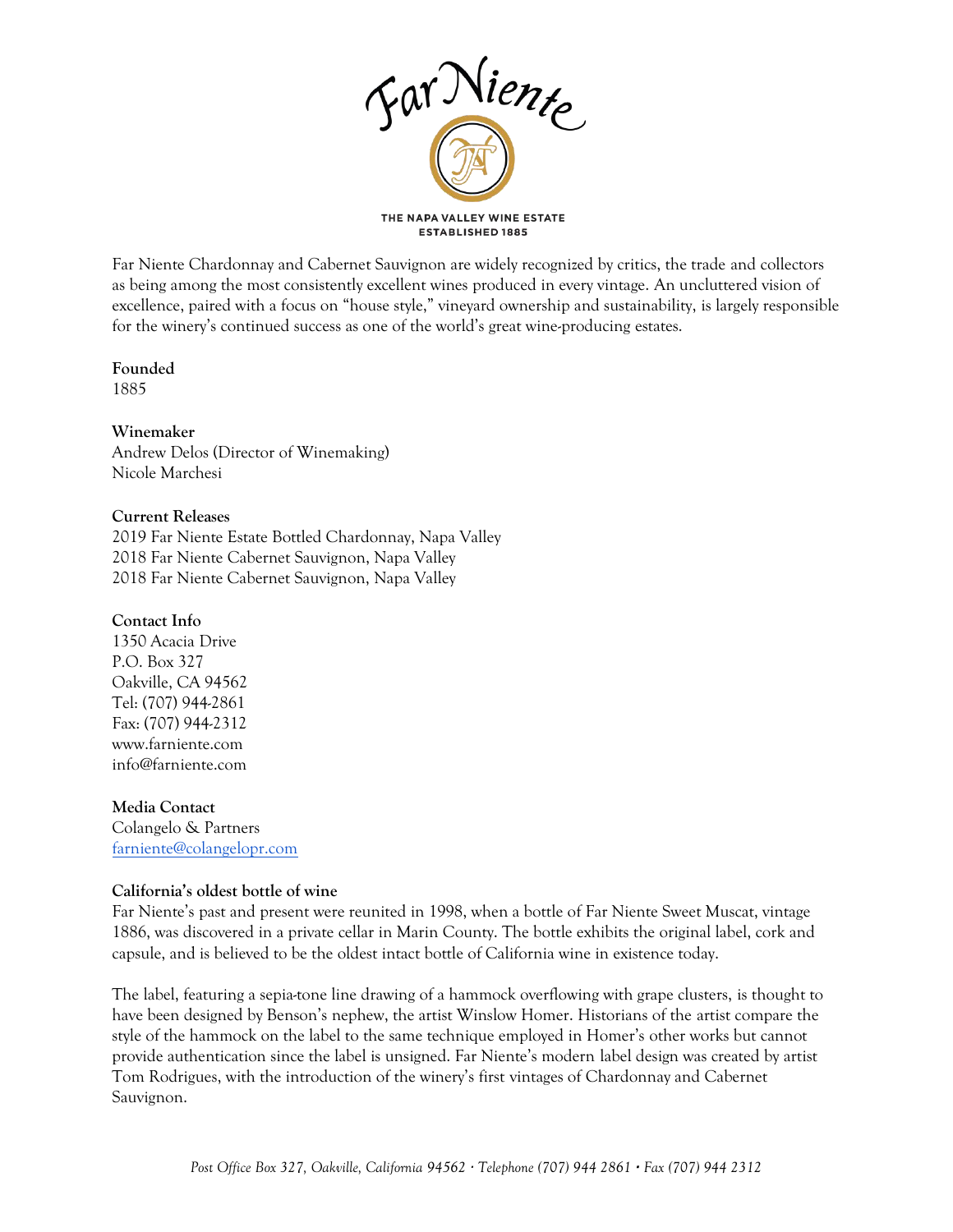

## **Gardens and Acacia Drive**

The gardens and Acacia Drive at Far Niente are world renowned and play an important role in the reestablishment of the estate.

The Far Niente winery is surrounded by 13 acres of beautifully landscaped gardens, thought by many to be among the most stunning landscapes in the Napa Valley. The highlight of the gardens are the thousands of southern azaleas that bloom every spring, carpeting the estate in brilliant hues of bright red and deep pink. It is said to be the largest single planting of this particular variety of azalea in California, and possibly throughout all of the west coast. At the height of bloom, colorful patches of azaleas are visible from a mile away on Highway 29.

The Nickels began developing the gardens in 1982, after the three-year restoration of the winery, each having come from family backgrounds in the nursery and landscaping business. Acacia Drive is the road leading to the winery gates. The gently curved allée, bordered on either side with more than 100 Autumn Gold ginkgo trees, offers serene views of the Cabernet Sauvignon vineyards of western Oakville. Acacia Drive ends at the Woodland Garden, near the winery gates. Groves of towering redwoods, acacias, dogwoods and century-old cork oak trees create an enclosed canopy around the gates and along the front driveway.

The historic stone winery emerges at the end of the drive through the Woodland Garden, lined with olive trees along the front drive and cloaked in colorful Virginia Creeper. The gardens surrounding the winery offer many intricate details. Delicate ferns and fragrant alyssum grow from the nooks between the stones in the retaining wall that supports the olive trees. The gardens are also home to a number of specimen trees, including Japanese maple, Japanese snowbell, lion's head maple, Chinese fringe and saucer magnolia.



*Post Office Box 327, Oakville, California 94562 · Telephone (707) 944 2861 · Fax (707) 944 2312*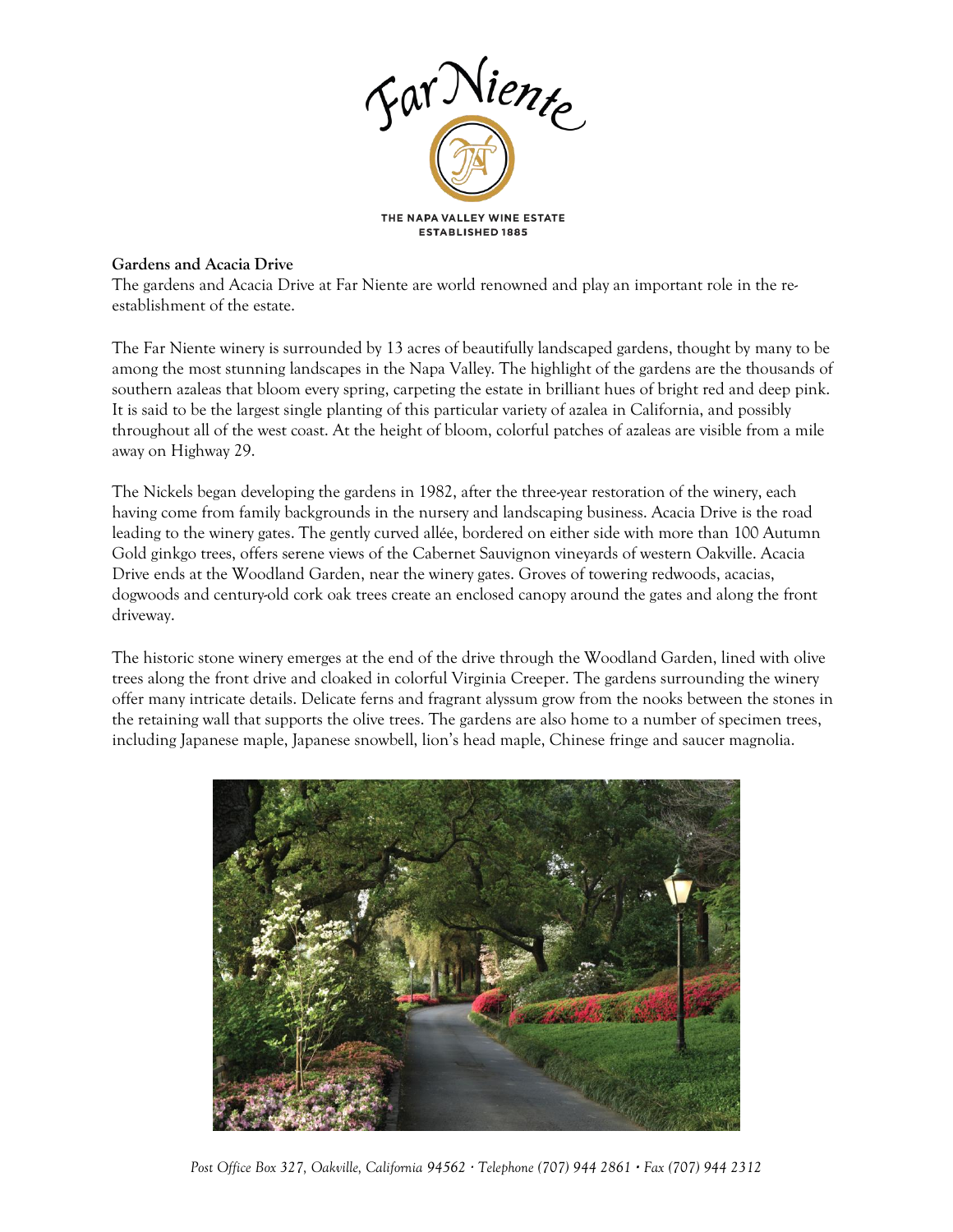

### **Tours and Tastings**

Far Niente has always had at its core the philosophy of personalized, customizable service for its customers. Following current health and safety guidelines, Far Niente's normally offered tours and tastings have been temporarily replaced with safe outdoor and virtual private tastings. Both the current tasting options and normally available offerings are detailed below.

# **Current Offerings**

# Private Outdoor Tastings by Appointment:

Guests are able to experience the current release Napa Valley Chardonnay and Cabernet Sauvignons, alongside the extremely limited Cave Collection wines with the Cave Collection Library Tasting, or taste the newest vintages alongside hand-selected wines from the family of wineries during an Estate Tasting. All winery experiences are private, with limited, appointment-only seating. Tastings are available from 10:00 a.m. to 3:30 p.m. daily. Every private Far Niente tasting is led by one of the professional wine hosts and is exclusive to the guests' party, with spacious outdoor seating set among 13 acres of lush gardens.

### Private Live Video Tasting:

Far Niente is currently offering a private live video tasting experience. The virtual experience is customizable; a personally curated selection of wine is shipped to each person. Alternatively, virtual tastings can be set up for those guests who have Far Niente wines in their collection and would like to taste them. A time convenient to the guests is coordinated. During the live video experience, a winery host walks the guests through the tasting, and answers any questions. The virtual tastings are a way to both connect with the guests as well as educate.

# **Normal Offerings**

Far Niente is normally open for tours and tastings to the public, by appointment, each day from 10:00 a.m. to 3:00 p.m. In addition to a guided tour and tasting, the winery also offers two private tasting experiences. Tours include a walk through the historic tri-level winery, which is built into the surrounding hillside as well as a portion of the 40,000 square-foot Far Niente wine aging caves, which were the first modern wine caves built in North America when excavation began in 1980. Every tasting ends with a taste of Dolce, the sumptuous, late harvest wine produced by Far Niente's sister winery, also called Dolce.

### Estate Tasting:

The 60-minute tasting-only experience includes a tasting of the newest vintages alongside hand-selected wines from our family of wineries during the Estate Tasting.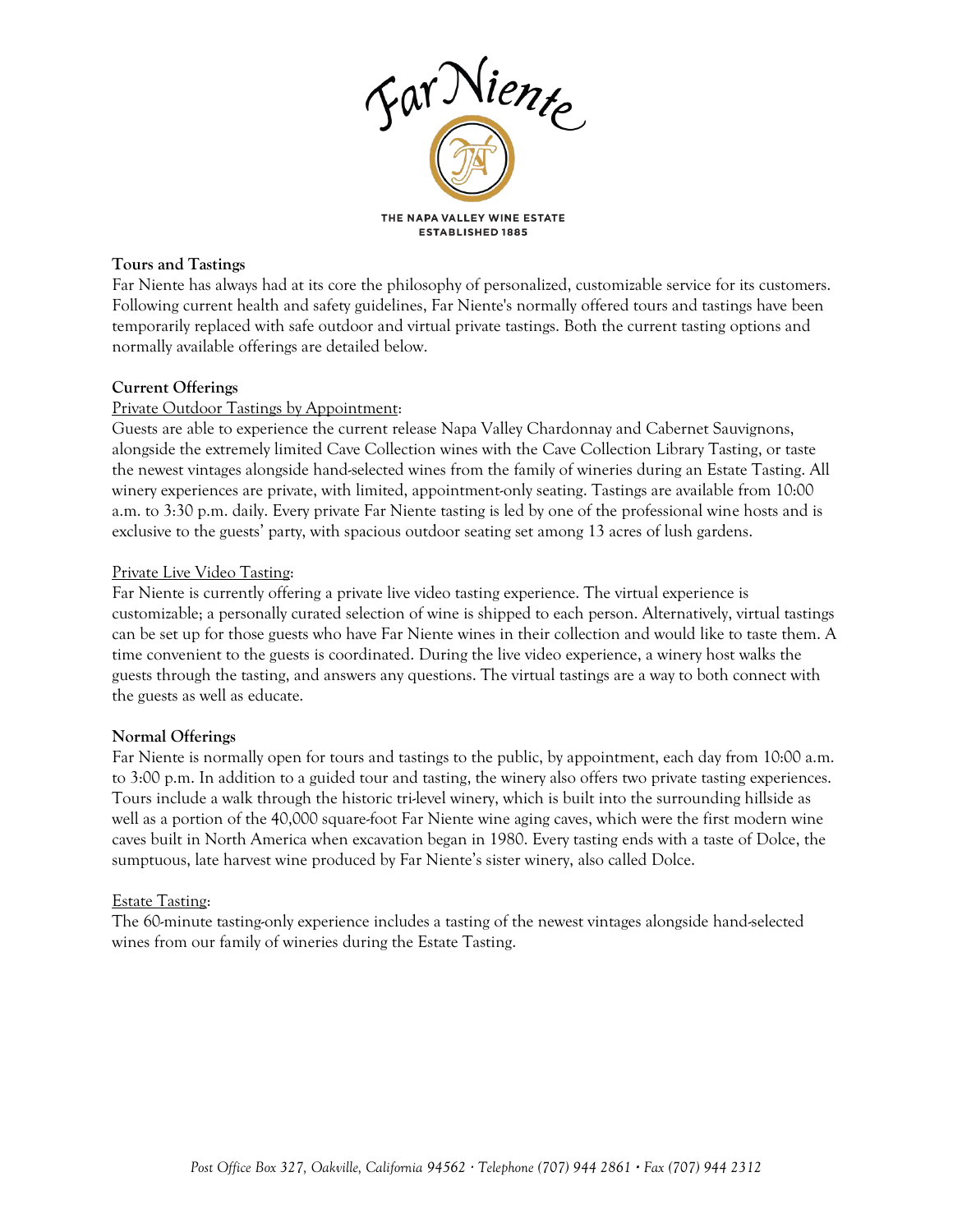

## Cave Collection Library Wine Tasting:

This special 60-minute tasting-only experience focuses on Far Niente's Library Wines, allowing guests to taste both the current release Napa Valley Chardonnay and Cabernet Sauvignon, alongside the beautifully aged and extremely limited Cave Collection wines.

### Extended Estate Tasting:

Guests enjoy an intimate glimpse of our winery, gardens and wines during this 90-minute Extended Estate Tasting experience. Discover the stories behind the wines, wine caves and tri-level winery during this seated tasting of current release wines and end with a taste of the sumptuous late harvest wine produced by Far Niente's sister winery, Dolce.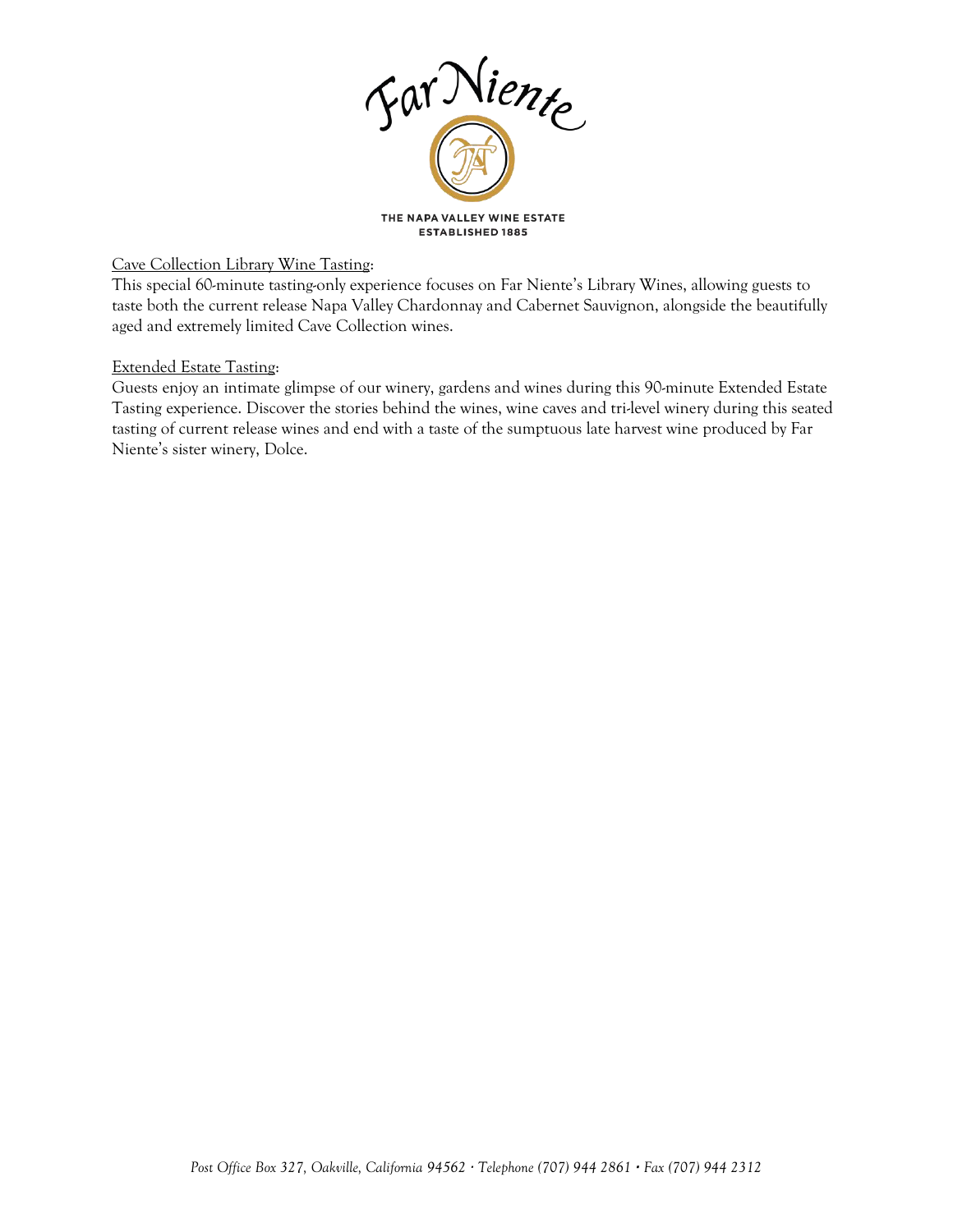

# **Winemaking**



## **DEDICATED TO EXCEPTIONAL WINEMAKING, FAR NIENTE PAIRS HOUSE STYLE, VINEYARD OWNERSHIP AND ENVIRONMENTAL SUSTAINABILITY TO CREATE AN ENDURING BLEND**

Far Niente Estate Chardonnay and Cabernet Sauvignon are consistently recognized as benchmark Napa Valley wines in every vintage. A dedication to winemaking in its highest form, paired with a focus on house style, vineyard ownership and social responsibility, has established Far Niente as one of the world's great wine estates.

The precedent was set by Gil Nickel, who purchased the abandoned winery in 1979 and developed a plan for the historic site that had suffered six decades of neglect. Drawing inspiration from the great European wine estates, he determined to produce just two wines – Chardonnay, which was introduced the same year they acquired Far Niente, and Cabernet Sauvignon, first produced in 1982. At the same time, the building underwent a three-year restoration, which earned the winery an appointment to the National Register of Historic Places and recognition as one of the most beautiful and exclusive locales in the Napa Valley.

Dirk Hampson joined the team in 1982 to manage winemaking, and Larry Maguire in early 1983 to direct sales and marketing. Today, the pair serve on the board as Chairman and Vice Chairman, respectively.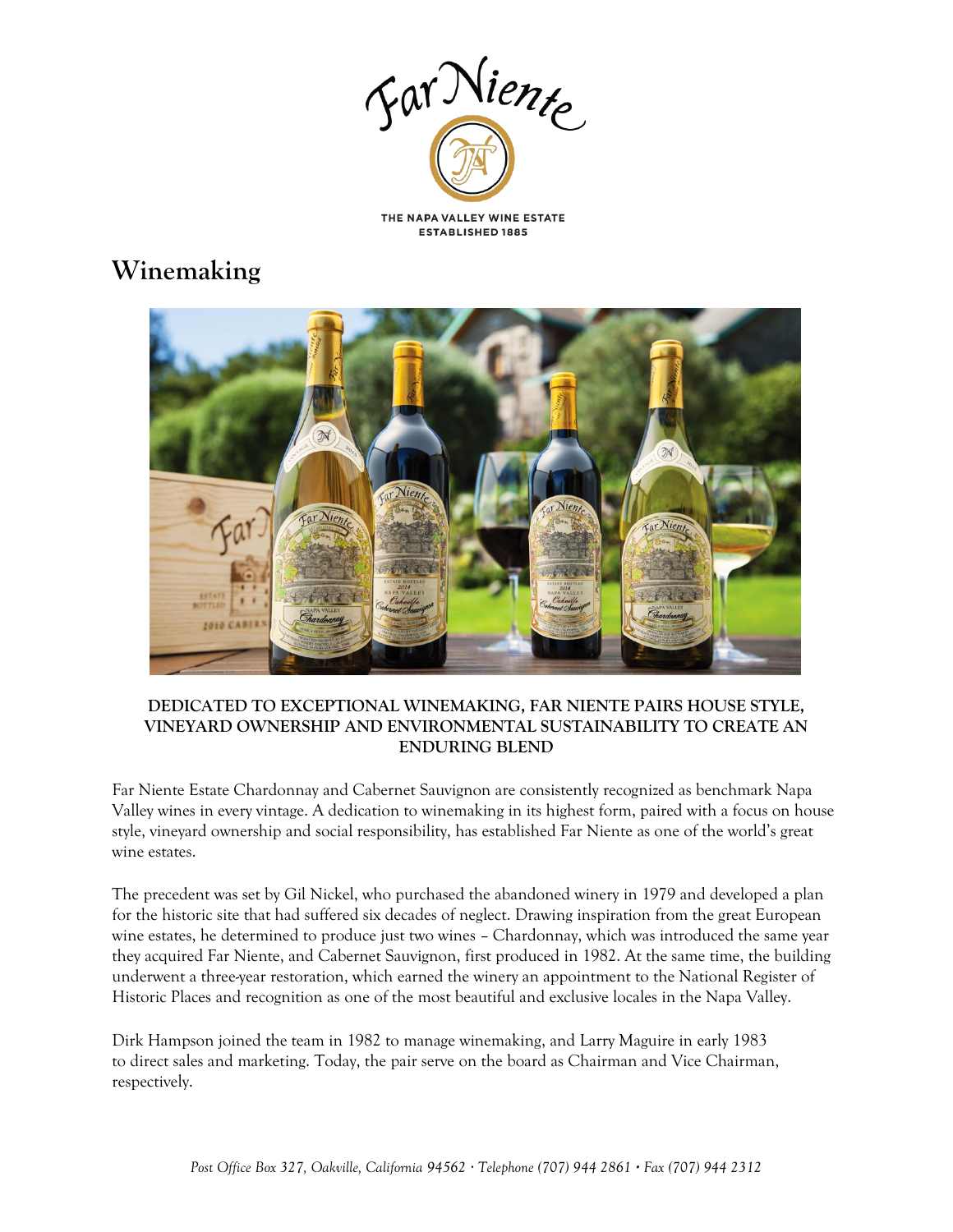

Andrew Delos leads the winemaking team as Director of Winemaking, with Nicole Marchesi as Far Niente Winemaker.

# **Dedicated to Exceptional Winemaking**

Such a limited production is somewhat rare among California wineries, but Far Niente's success is based on its focus on producing the highest quality wines possible. There are no other products to distract the winemaker's focus and potentially compromise quality.

This clear vision extends to all arms of the Far Niente business, including its four sister wineries. Dolce, introduced with the 1989 vintage, is the only North American winery devoted to producing a single, late harvest wine. Nickel & Nickel, founded in 1997, is centered on a vineyard-based philosophy and produces only small-lot, 100 percent varietal, single-vineyard wines. EnRoute, introduced in 2009, is focused on Russian River Valley Pinot Noir. Bella Union, unveiled in 2015, is devoted to producing Napa Valley Cabernet. Each winery has its own winemaker and vineyards, but is linked through ownership.

### **House Style**

If there is one central theme that infuses the winemaking program at Far Niente, it is the concept of house style. In its essence, house style is the blend of the vineyards with the winery's personality and winemaking priorities, as expressed through the wines. Although the wines are different in each vintage, a thread of similarity ties them together.

Far Niente Chardonnay is marked by classic proportions of structure, elegance, style and length. The absence of malolactic fermentation provides the Chardonnay with the ability to age gracefully for several years after release, which is unusual for Napa Valley Chardonnay.

Far Niente Cabernet Sauvignon has always been blended primarily from Oakville fruit, but at the completion of vineyard replanting due to phylloxera in 2001, the wine's designation was changed to Oakville Estate, requiring that the Cabernet be produced only from Oakville vineyards owned or controlled by the winery.

The Far Niente Napa Valley Cabernet Sauvignon is the estate's heritage wine, reflecting its legacy of making high-quality, consistent Napa Cabernet. It was made until 2000; with the designation changed to Oakville Estate in 2001 and through 2016, Far Niente only produced the Oakville Estate Cabernet Sauvignon, the elegant, limited-production wine. In 2017, Far Niente decided to bring back the beloved Napa Valley Cabernet. With this heritage wine now back in the portfolio, Far Niente now offers both the highly-limited Oakville Estate Cabernet Sauvignon, as well as the Napa Valley Cabernet Sauvignon, two distinct luxury Cabernet offerings informed by more than 35 vintages of growing, making and enjoying Napa Valley Cabernet.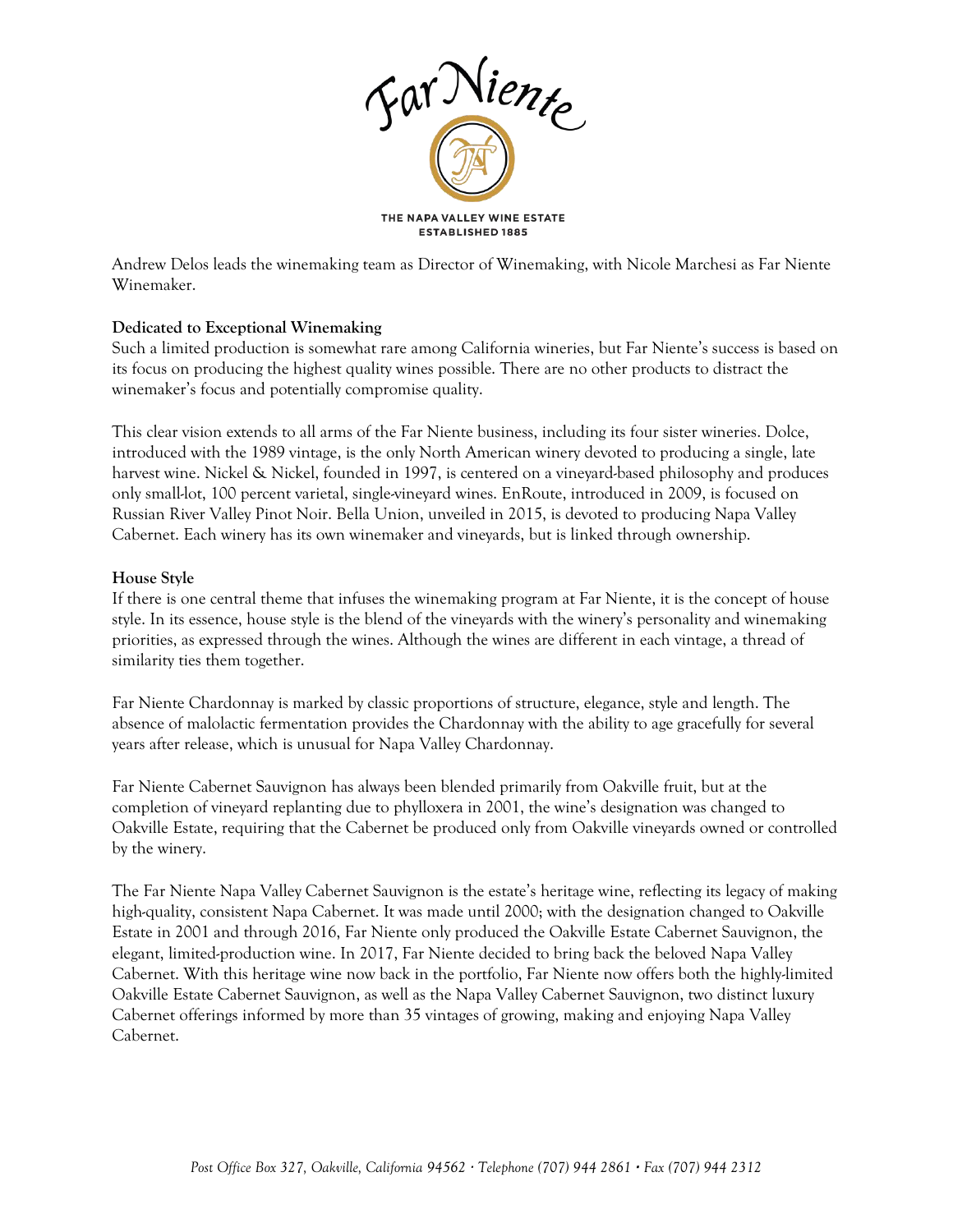

### **Vineyard Ownership**

At the root of the Far Niente philosophy of house style and dedication to quality are the acres of Napa Valley vineyards in the winery's holdings, which allow for the production of estate bottled wines.

The Martin Stelling Vineyard is one of the most famous sites for growing exceptional Cabernet Sauvignon in Oakville, and it is the cornerstone of Far Niente Cabernet Sauvignon. Situated along the base of the western hills, this 56-acre vineyard was first planted in the late 1970s. Year after year, Stelling Vineyard grows classically elegant Cabernets with beautiful structure and complexity.

Far Niente Chardonnay is a blend of superlative Napa Valley vineyards, many of which are located in Coombsville, a cool growing region nestled in the rolling countryside and protected by the hills east of the city of Napa. Coombsville offers the characteristic climate of Carneros, with less wind, along with deeper, well-drained gravelly loam and volcanic ash soils.

### **Sustainable Leadership**

Spring 2008 witnessed the transition of Far Niente's historic winery from relying on conventional energy, to 100 percent self-powering the estate with solar power. The solar energy is produced by the winery's revolutionary "Floatovoltaic™" system, which floats nearly 1000 panels on the Martin Stelling Vineyard's irrigation pond, the first-ever, large-scale, grid-connected solar installation in the world.

The conversion to solar is part of the collective movement by Far Niente and its sister wineries toward an integrated program enabling the production of wines through sustainable measures affecting vineyard, winery and day-to-day business practices. While solar is the centerpiece, complementary practices include sustainable and organic farming, recycling and other environmentally responsible measures.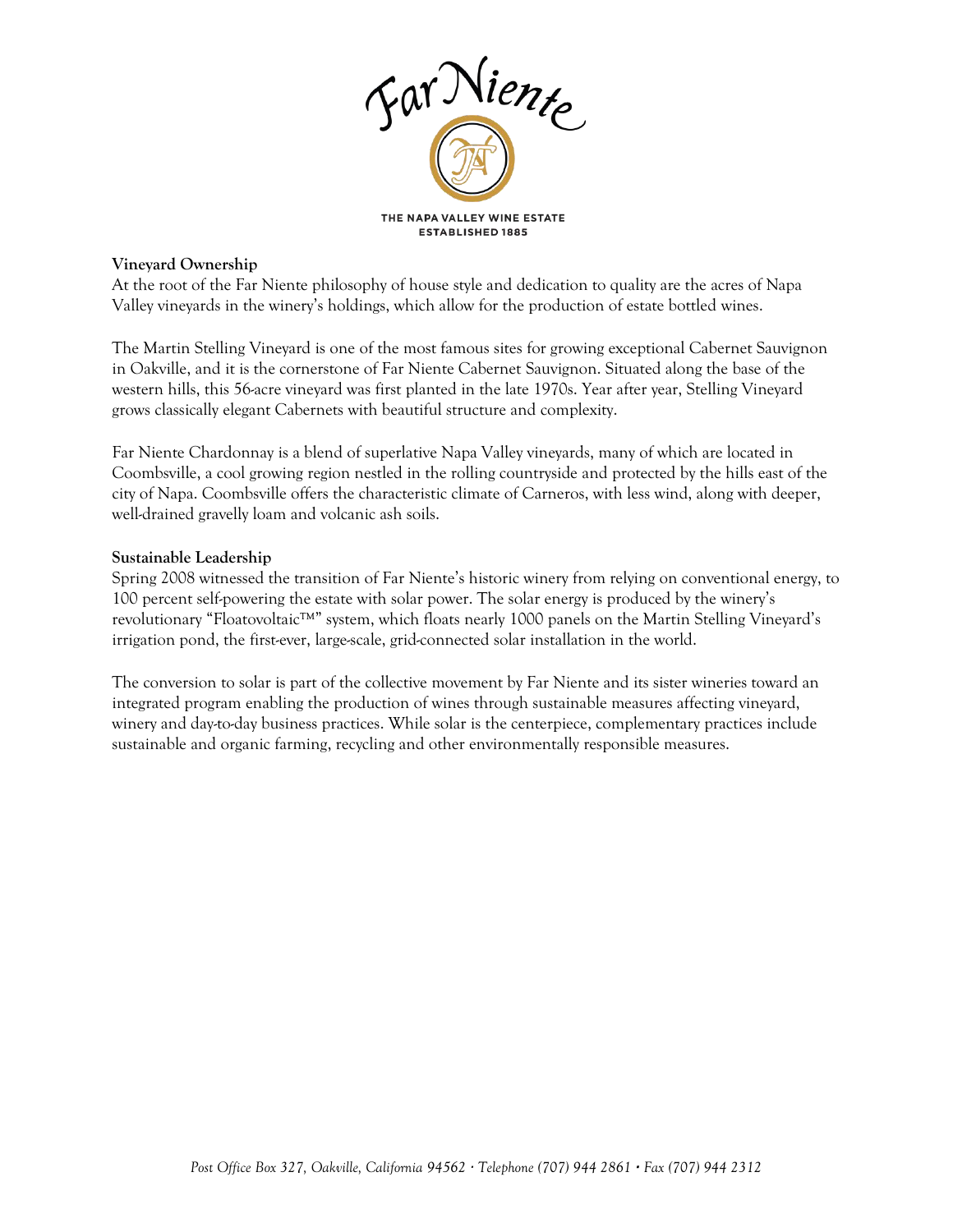

# **Winemaker**



# **NICOLE MARCHESI**

A graduate of the Viticulture and Enology program at The University of California at Davis, Nicole Marchesi honed her skills in Sonoma and New Zealand before coming to Far Niente as an enologist in 2005. She was soon promoted to Assistant Winemaker, and four years later became the fourth Winemaker in Far Niente's 30-year history. During her tenure, Marchesi has gained a deep understanding of Far Niente's estate vineyards, working with the sites and individual blocks to bring forth the discrete character of each. Ultimately, Marchesi strives to create wines of elegance and depth that capture both place and vintage, while staying true to the Far Niente house style.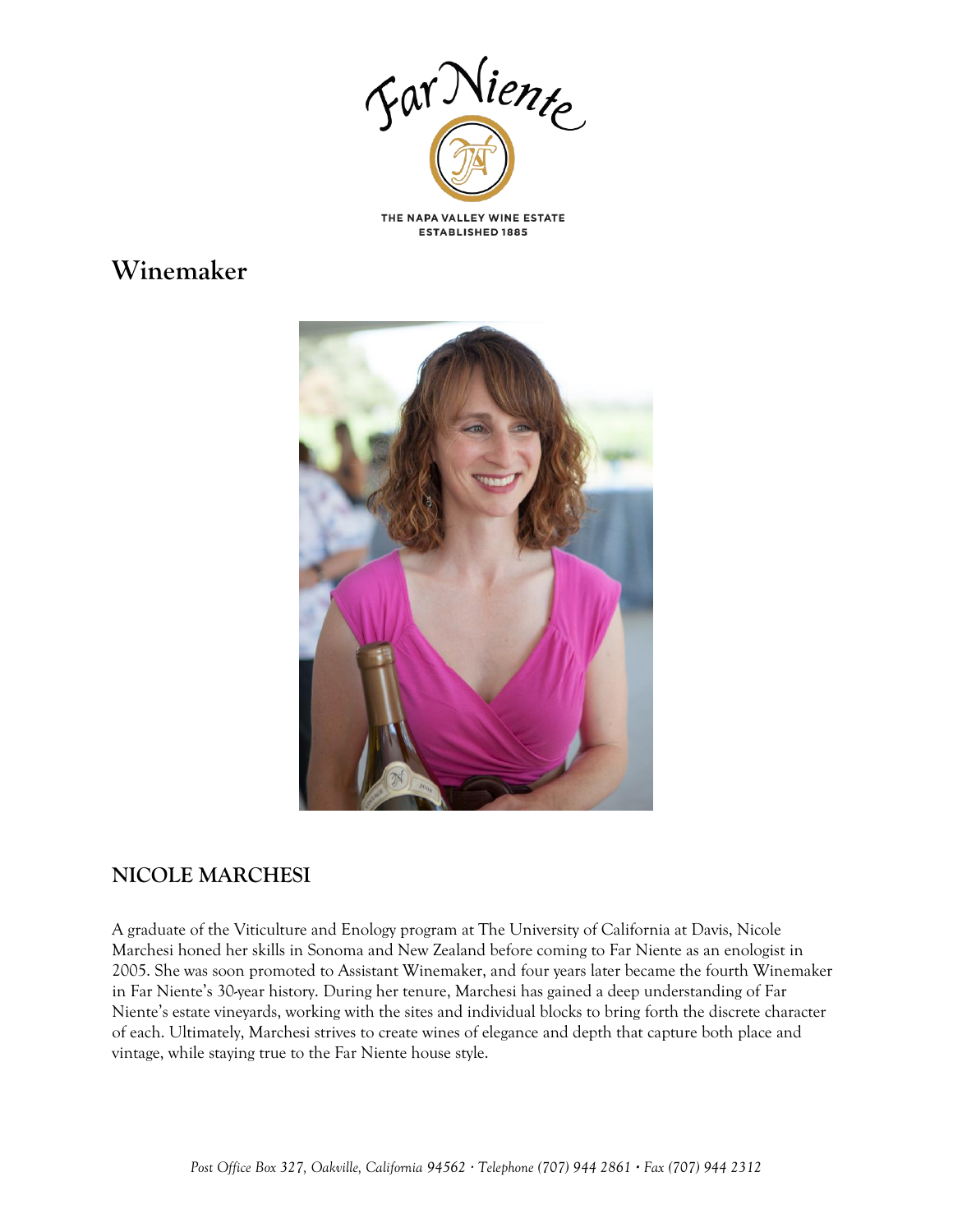

# **Vineyards**



# **ESTATE VINEYARD PROFILES**

### **The Martin Stelling Vineyard (Oakville) – 56 acres**

Far Niente's largest vineyard is located behind the winery against the western hills of Oakville. The vineyard is named for Martin Stelling, the previous owner of the land, who presided over what was reputed to be the largest fine wine vineyard in the world, comprising over 5000 acres in the Napa Valley. Unfortunately, Mr. Stelling died before he was able to make wine from his holdings, and today, the vineyard is planted to Cabernet Sauvignon, Cabernet Franc, and Petit Verdot on some of the most beautiful, gravelly loam soil in the Napa Valley. Far Niente Cabernet Sauvignon is the only wine that has ever been produced from the Stelling Vineyard. The site borders other notable Oakville vineyards, including Martha's Vineyard, the Mondavi Reserve blocks, and Harlan Estate.